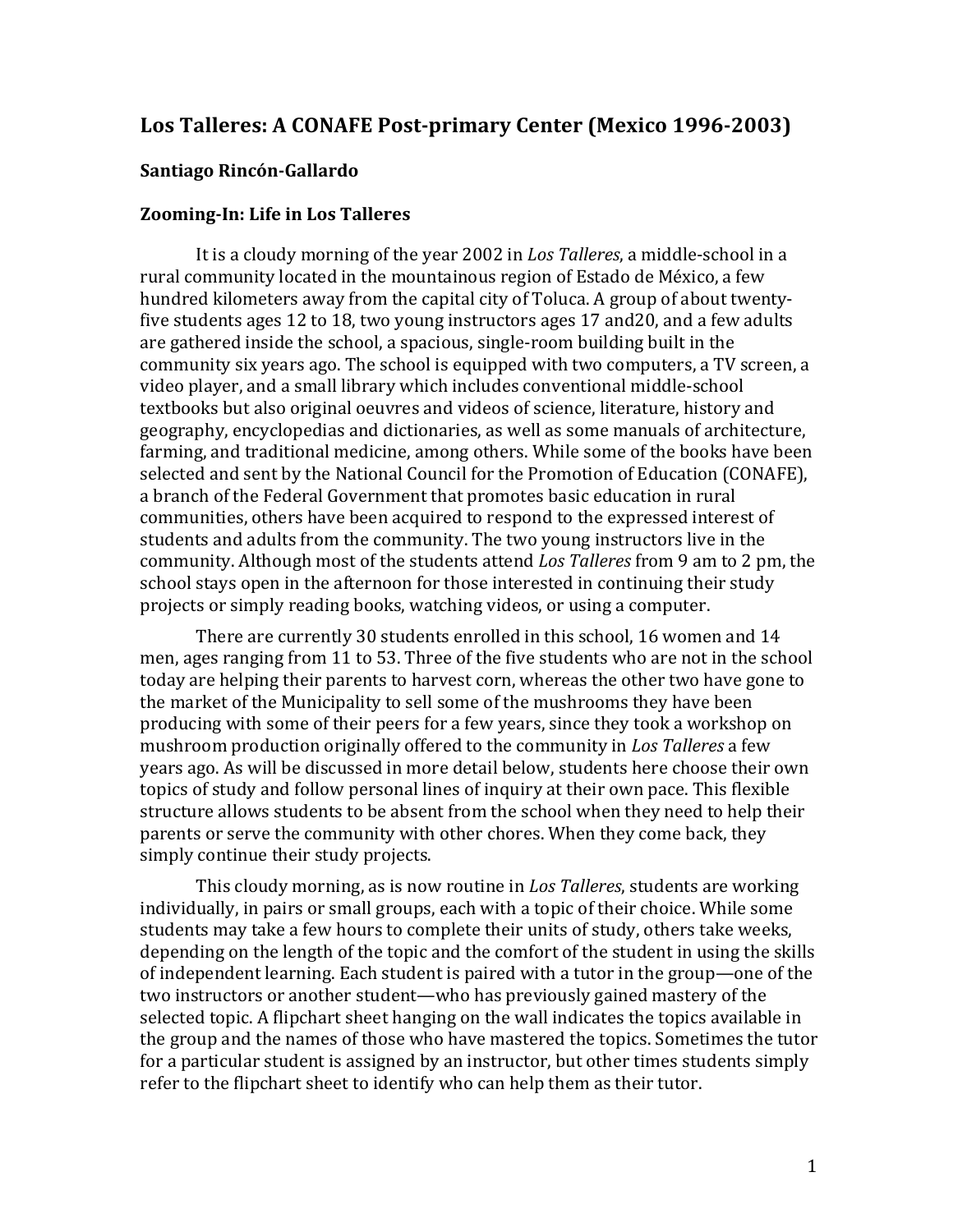Topics include, among others, math problems, short stories, poems, readings in English, texts about science, history and geography. Most topics have been selected from the official middle-school curriculum offered in conventional Mexican public schools, but they include also locally relevant themes identified and selected by students and adults in the community, such as immigration, sustainable farming, traditional medicine, and architecture. Some of the adults in the center are learning how to read and write, whereas others spend a few hours every day reading books of their interest. At any given moment, some students read, while others write down information they consider relevant or reflections on their learning process in their notebooks. Others prepare public presentations of their learning, and yet others alternate between studying and acting as tutors to other students. Every now and then someone stands up to search for a book or a dictionary from the bookshelves in the room, or to use a computer. The two young instructors walk around to observe and comment on the work of students. Whenever they have a chance, the instructors themselves sit down to study topics of their own choice. There is a constant buzz created by the voices of tutors and students talking about their work, but everyone seems to be highly focused.

Where a tutor and a student are working together both sit next to each other and talk about the text being studied, the math problem being solved or the work being produced. The tutor asks the student questions aimed at better understanding how the student is thinking about the particular topic or problem on which she/he is working. When the student has a question, the tutor avoids giving direct answers and instead seeks for questions or clues to help the student find the answer by herself/himself. Both student and tutor take note of what and how the student is learning. Students are expected to make their learning and their process of learning visible to their peers, the instructors, and the community, by creating written reports of what and how they learned, making a public presentation to the group, and finally, by becoming tutors to other students interested in learning the topics that they have now mastered. The notes taken by the student and their tutor during the inquiry process, the written report of what and how they learned, and the materials used for the public presentation, become part of the portfolio of each student, which is used to assess the student's progress.

In *Los Talleres*, Fridays have become days for public presentations, where students who have completed topics that week present major takeaways on what they learned and how they have learned it. These presentations have become a signature event in the community. Parents and community members attend the presentations and actively participate as an audience, asking questions to the presenters. After attending these presentations, some adults decided to enroll as students in the school, some to complete their primary education, others to complete middle-school, and yet others simply to explore topics of their interest. The presentations are followed by a community celebration in which adults and students bring food to share, play music or initiate a volleyball or soccer game.

Soon after it was built in 1996, *Los Talleres* became a vibrant hub for community life. Adults often visit the center to study or to attend presentations by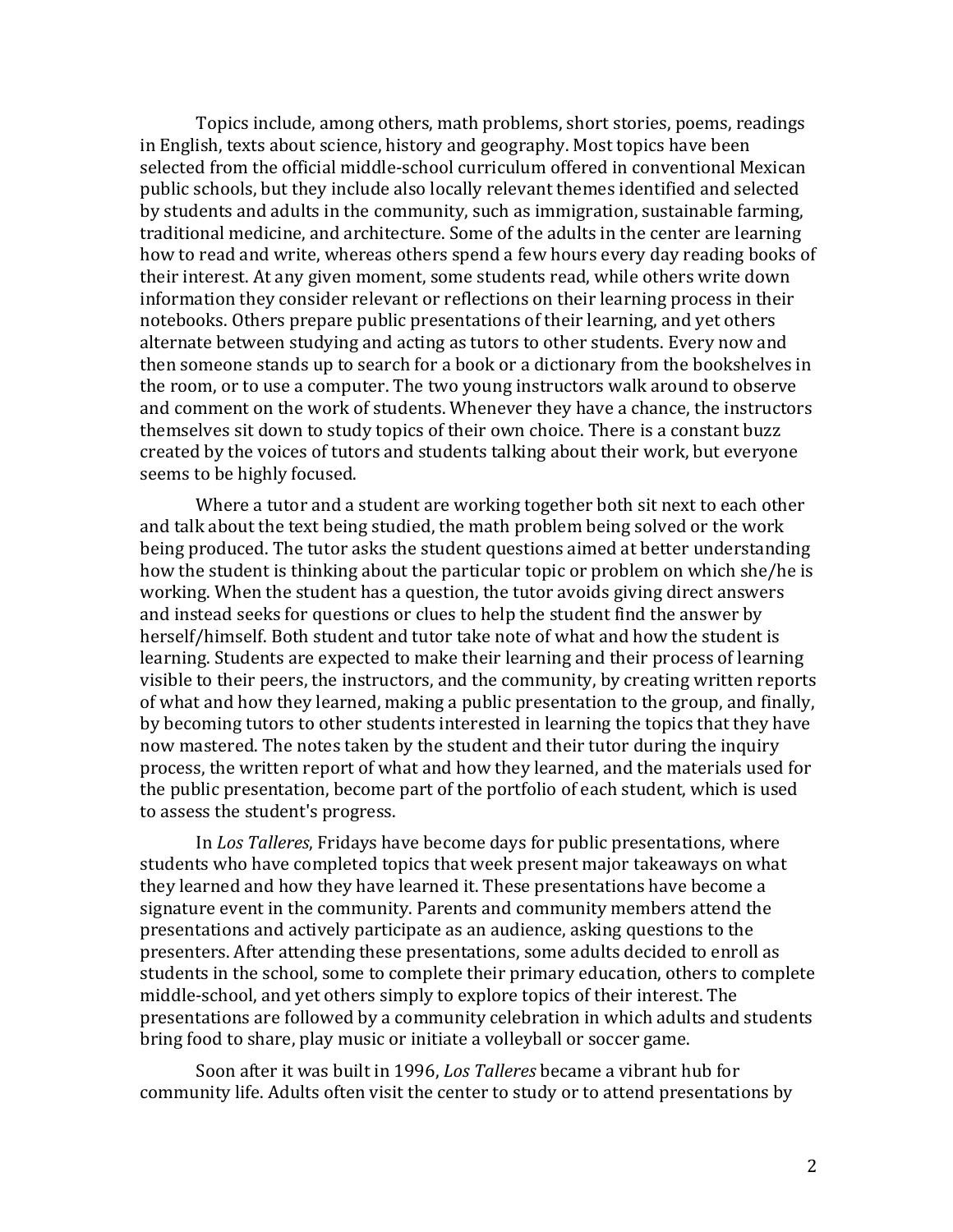the students, but also to host meetings to discuss collective problems and figure out solutions. The young instructors are often invited to these meetings, having become trusted advocates of the community within the Municipal government. Through their close connection with the community, instructors in *Los Talleres* are aware of the collective needs and encourage their students to undertake study projects that benefit the entire community, including, among others, gardening, local initiatives to promote community health, sustainable farming, architecture, carpentry, etcetera. When students achieve mastery in these topics, they are included in the available catalogue of the school, which in turn attracts some adults who every now and then stop by the center. To stimulate adults' attendance, the school also offers a variety of workshops ranging from arts and crafts, sustainable farming, and first aid to human rights, English, and advanced math. The workshops are delivered by itinerant advisors, experts in a particular field who visit the community for a day or two to deliver a workshop in exchange for a modest monetary stipend, room and board.

The activities in *Los Talleres* evidence a rich and unique pedagogical experience in which independent learning and tutoring become crucial elements of an educational model tailored to the learning needs of students and adults in the community. This pedagogical experience, however, is not unique to this school. Indeed, *Los Talleres* is only one of the approximately 350 schools known as postprimary centers that were opened in rural and urban marginalized communities across 27 Mexican States between 1996 and 2003. As in *Los Talleres*, these centers attempted to address the specific needs of students and adults in the communities they served by encouraging independent learning through tutorial dialogue.

.... [At this point approximately seven-and-a-half pages on The Mexican Educational System, CONAFE, and the Post-primary Project have been deleted to limit the reading to five pages. The complete chapter can be found as *Book Chapter in Pedagogies and Curriculums to (Re)Imagine Public Education: Tales of Hope and Resistance* on Rincón-Gallardo's website https://rincongallardosantiago.academia.edu/research#books]

## **In Conversation**

**Rodríguez:** One of things that makes the Post-primary Project interesting to me is the fact that it developed a very unique student-centered approach for students and communities, in this case poor rural communities in Mexico, that we traditionally disregard as not able to engage in academic projects independently. What do you think have been the particular features of the program that allowed for this unique perspective?

**Rincón-Gallardo:** As a member of the national leadership team of the Post-primary Project between 1999 and 2003,I will highlight two key features of the Post-primary that help explain its unique perspective of trust in the innate ability of all students to learn independently and its commitment to make this perspective a reality in rural schools across Mexico. The first one is the story and leadership of Gabriel Cámara, which shaped in fundamental ways how the Post-primary Project was conceived and carried on. Having been a "bad" student himself in elementary school and most of middle-school, Gabriel Cámara discovered a passion for learning during a Summer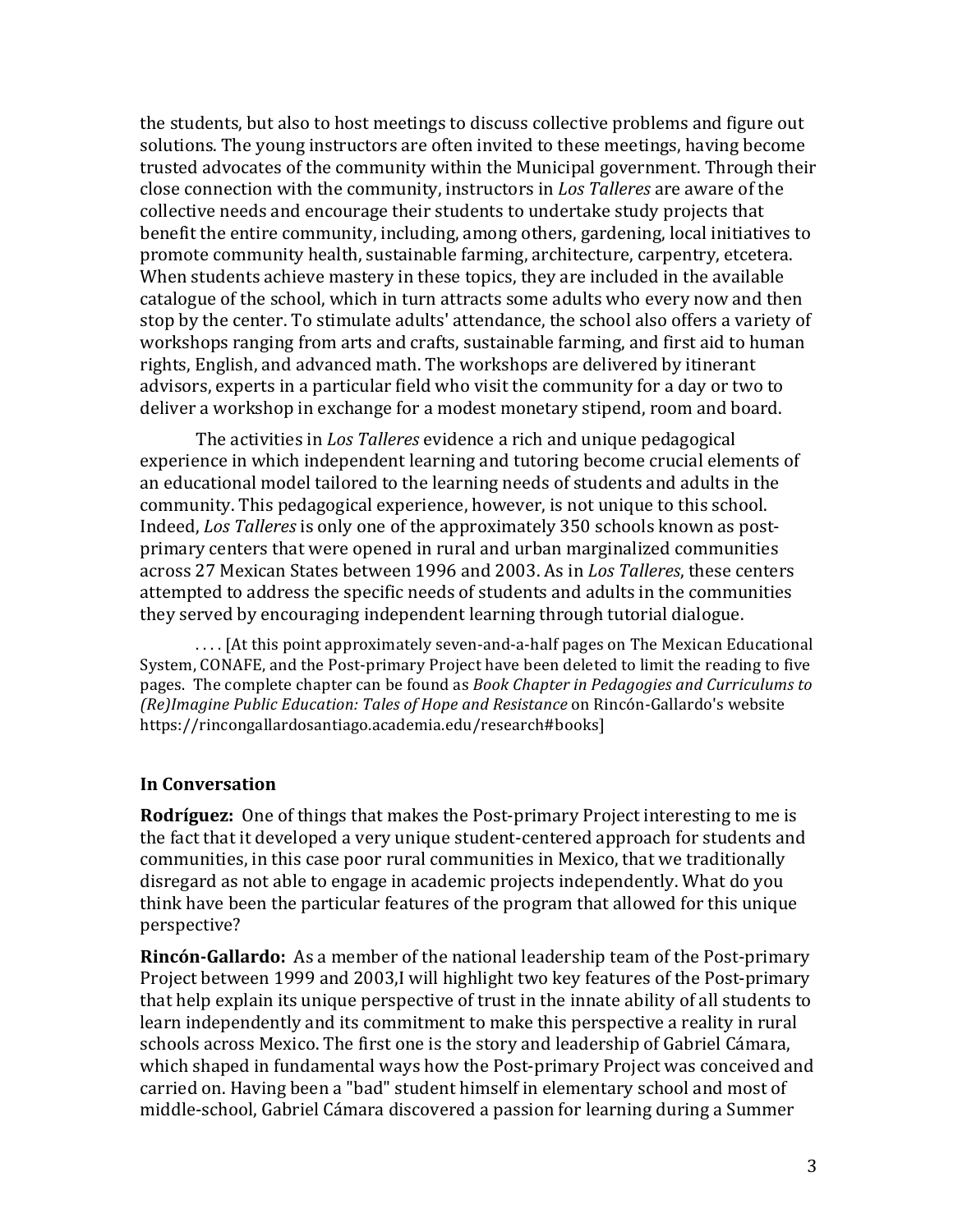vacation, when a good friend in a higher grade suggested that they spent some days studying Euclidean geometry—without any pressure of time, and as a project between friends. As Gabriel recalls in one of his books (Cámara 2008), his experience of meaningful learning in a relationship of friendship radically transformed his view of himself as a learner and his later engagement with school. From a young age, he made the commitment to figure out how to encourage similar experiences of powerful learning for students in schools. Through his later connection and collaboration with radical school critics such as Ivan Illich and Paulo Freire, Cámara refined the ideas that, slowly but steadily, he developed since his youth.

A second key feature that enabled the materialization of independent learning through tutorial dialogue as the educational practice advanced by the post-primary centers was the deliberate decision of the CONAFE's leadership team to keep a strong link between design and execution, whereby the leaders of the project committed to demonstrate that the ideas advanced through the project could be materialized in the concrete practice in post-primary centers. The constant presence of project leaders in post-primary centers and their ongoing communication with leaders of the project at all levels gave them first-hand knowledge of what was happening on the ground, which in turn was used as information to refine and adapt the program strategy in ongoing cycles of learning.

**Rodríguez:** Thinking of the difficulties of public education in rural contexts such as Mexico, what do you think are the main reflections we can take from the Postprimary Project to (re)imagine schools in these contexts?

**Rincón-Gallardo:** I think the Post-primary Project offers three key lessons to reimagine public education, in Mexico and abroad.

The first lesson is *envisioning and interacting with the margins as a space of possibility, rather than a space of need.* It was in the margins of the public educational system—small, scattered communities—that the Post-primary Project found a fertile ground for radical innovation. Instead of simply reproducing conventional middle schools in rural communities, the Post-primary had the audacity to reimagine public education for youth and adults in rural communities as a collective enterprise where multiple opportunities were created to promote meaningful learning encounters between students interested in particular topics and tutors willing and able to provide support and guidance. Rather than imposing a rigid structure of conventional schooling in far-off communities, meaningful learning was placed at the core of the endeavor.

The second lesson is *to focus the effort on a simple goal-independent learning* through tutorial relationships of dialogue—and reconfigure instructional practice *accordingly*. The Post-primary Project was successful at keeping a relentless focus on developing the ability to learn independently among students and educators. With this simple goal in mind, different approaches were tested, keeping those strategies that proved successful in attaining this goal and discarding those that didn't. More than encouraging the implementation of a particular method or technique, the work of Post-primary leaders was driven by the search and the creation of conditions that